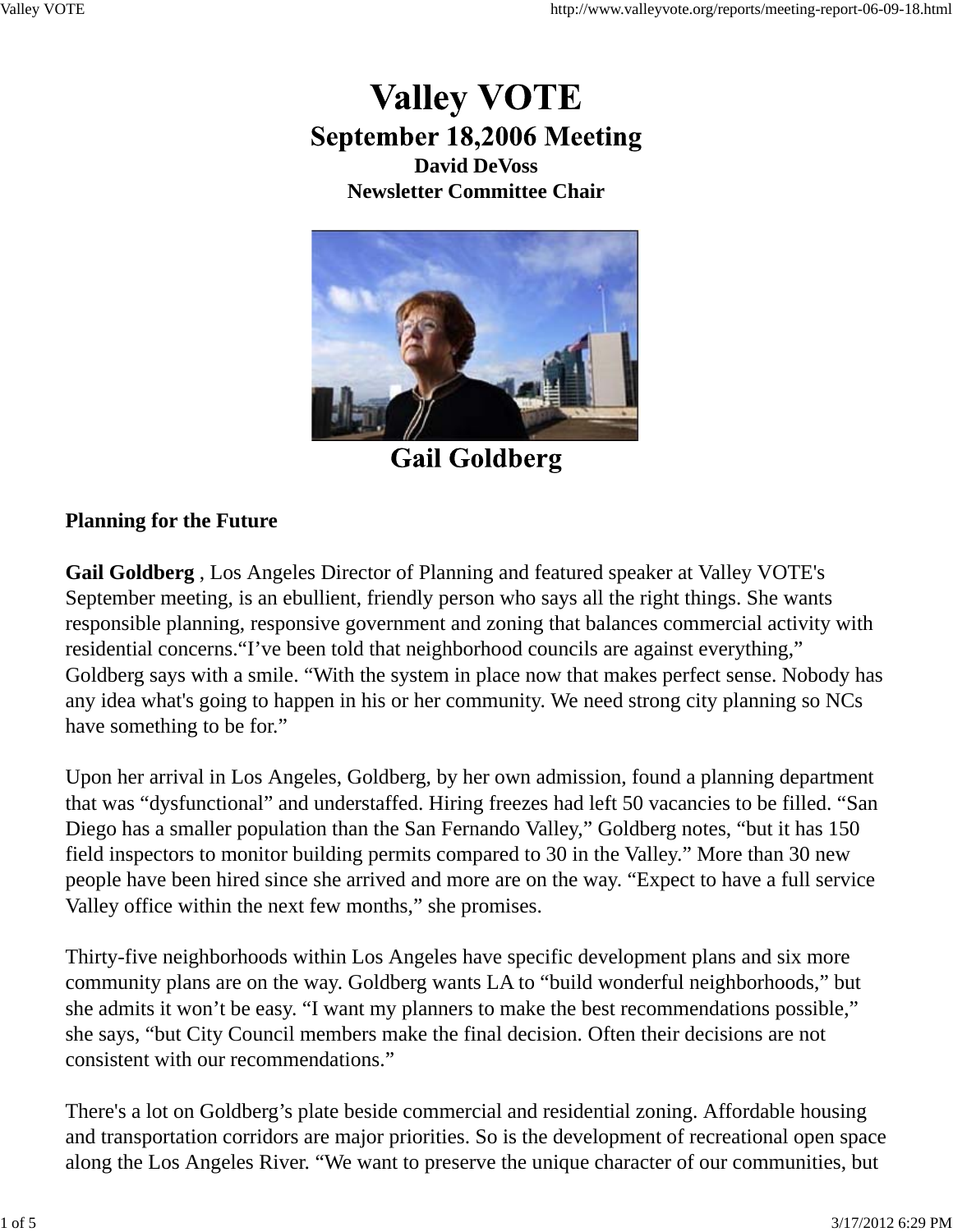that requires long range planning," she says. "A real plan comes with zoning ordinances so developers know what people want and communities know what they are entitled to get."

### **Empowering Neighborhoods**

According to the city charter, Los Angeles' City Council is supposed to confer with neighborhood councils before major decisions are made. Today there are 85 NCs and by next year 100 will be certified. The Department of Neighborhood Empowerment (DONE) serves as the interface between City Hall and the neighborhoods. "We're here to create an awareness because most people don't know what NCs are," says DONE Asst. General Manager **Arturo Piña**.

Substituting for DONE's interim manager Lisa Sarno, who was unable to appear as scheduled, Piña supervisor John **Martinez** and Field Director **Mark Lewis** told Valley VOTE that DONE, now in its seventh year of existence, is recruiting people familiar with policy issues and legislative experience to fill the existing communication gaps. "NCs think DONE is the enemy but our field staff is engaged in this mission."

DONE has laid out NC boundaries and certified existing councils, but more organization is needed in low-income communities. But even there success stories abound. "The Empowerment Congress North Area Neighborhood Development Council in South Los Angeles near Exposition Park has done a good job monitoring citizen concerns," says Lewis. "One Saturday each month neighbors are allowed to come and speak without a set agenda."

## **A Museum for the Valley**

The imminent arrival of the Children's Museum of Los Angeles is good news for Valley parents with children ages two to 12. Located at Hanson Dam, construction already has begun on the \$53 million facility that is scheduled to open by the end of 2007.

Actually, only \$38 million has been raised toward the \$53 million goal and **Mark Dierking** , the museum's executive director, says fundraising is "difficult because we're in the Valley and (people on the other side of the hill) think we're too far from the center of the city."

The cornerstones of the museum will be four galleries: kitchen, studio, shop and observatory, each of which is organized around a particular way to relating to the natural world. Workshop activities will help children understand themselves in the larger context of the world through various sensory experiences.

Open around the year except for major holidays, museum development director **Dana Katz** expects the facility to attract 360,000 visitors a year despite the \$8 ticket price. "There's a heavy environmental theme," she adds. "Earth, air, wind and fire all will be used in different circumstances."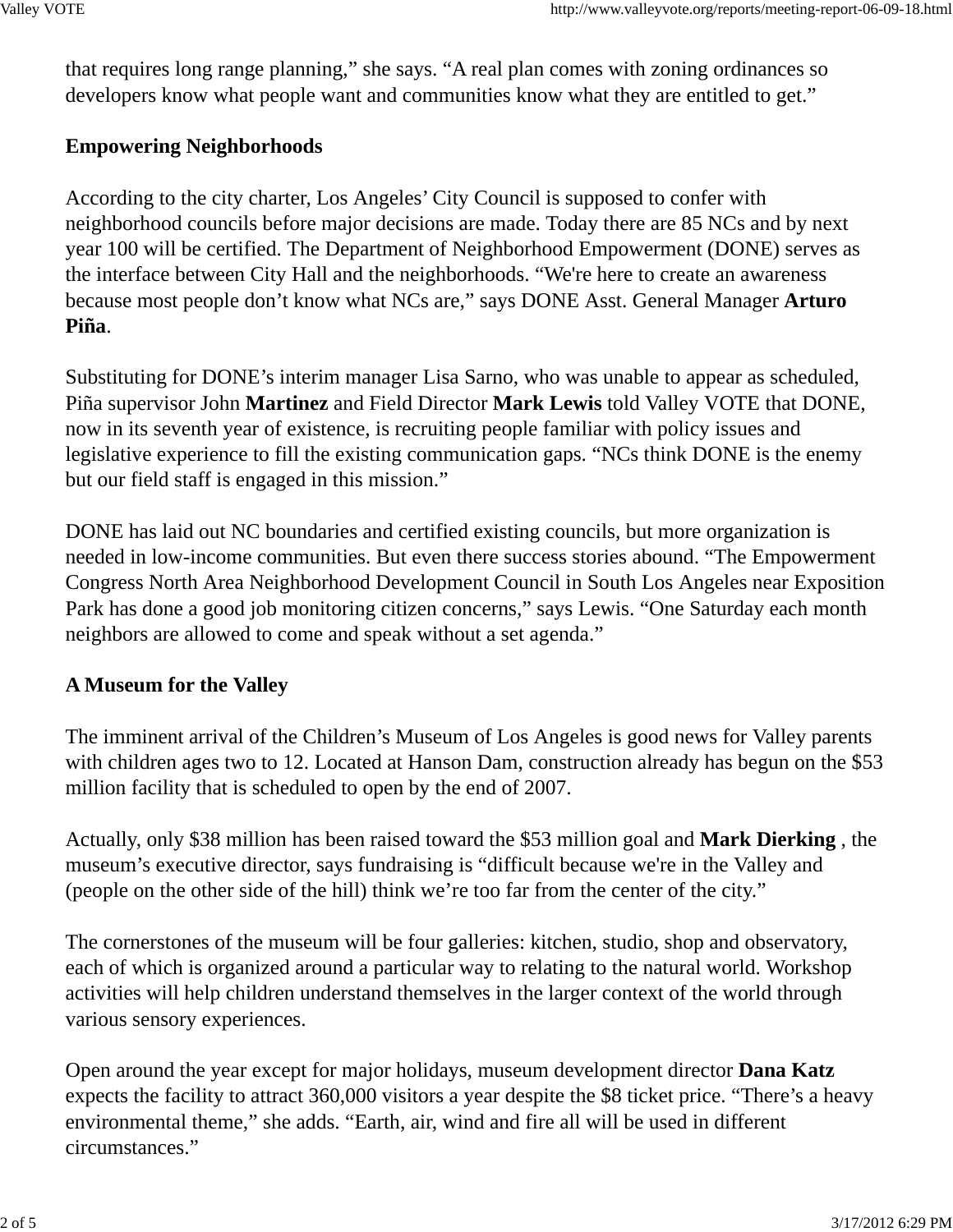Those interested in supporting the Children's Museum should plan to attend the Tree of Life Gala on Thursday, November 16 at 6 p.m. at the Encino-Tarzana Hospital Charitable Foundation. You can meet Antonio Villaraigosa and know the money you spend will go to a good cause. Contact dana@childrensmuseumla.org for more information.

#### **News You Can Use**

**Denny Schneider** , Valley VOTE's emissary to the Los Angeles World Airports (LAWA) reports that construction continues at LAX on the South Runways, the baggage handling systems and upgrades of the Bradley International Terminal.

At the LAX-Community Noise Roundtable last week, Boeing Corp. presented information about design changes being made to aircraft bodies and engines to reduce noise. See www.LAWA.org under Noise Management for a copy of the presentation. Boeing also has tested a new landing approach system that significantly reduces noise. Unfortunately, the FAA has had its funding deleted for activities necessary to accommodate the new landing techniques. There is still hope, however, that future aircraft will be less impacting.

LAWA has made arrangements with the TSA (Transportation Security Agency) and a private concern to simplify travel for Valley residents. Passengers taking the Van Nuys Fly-away buses can now check bags in Van Nuys for \$5 and never see them again (hopefully) until they arrive at their domestic destination. Ten airlines are participating in this program, says Schneider.

The Master Plan update for LAX is continuing. Another public meeting to discuss the plan will be held in October. Scheduled for debate is an expanded Fly-away program that goes not only to LAX, but Ontario and other sites.

#### **Taxes &Television**

Valley VOTE Finance Committee chairman **Richard Bort** says Wendy Greuel, Chair of the city council's ad hoc committee on business tax reform continues to work on reducing the tax categories from 65 to 11 (former goal was six). "We hope it won't take seven years to be achieved, especially since category reduction was part and parcel of the Business Tax Reform Plan approved in 2004.

As for cable television, Time Warner Cable has consolidated the operations of Adelphia and Comcast and now controls more than 95% of cable TV subscribers in Los Angeles, Bort reports.

Valley VOTE has gone on record supporting Video-on-Demand for broadcasting meetings of the City Council, its Commissions, Committees, meetings of those neighborhood councils that wish to be video recorded and press conferences of city officials.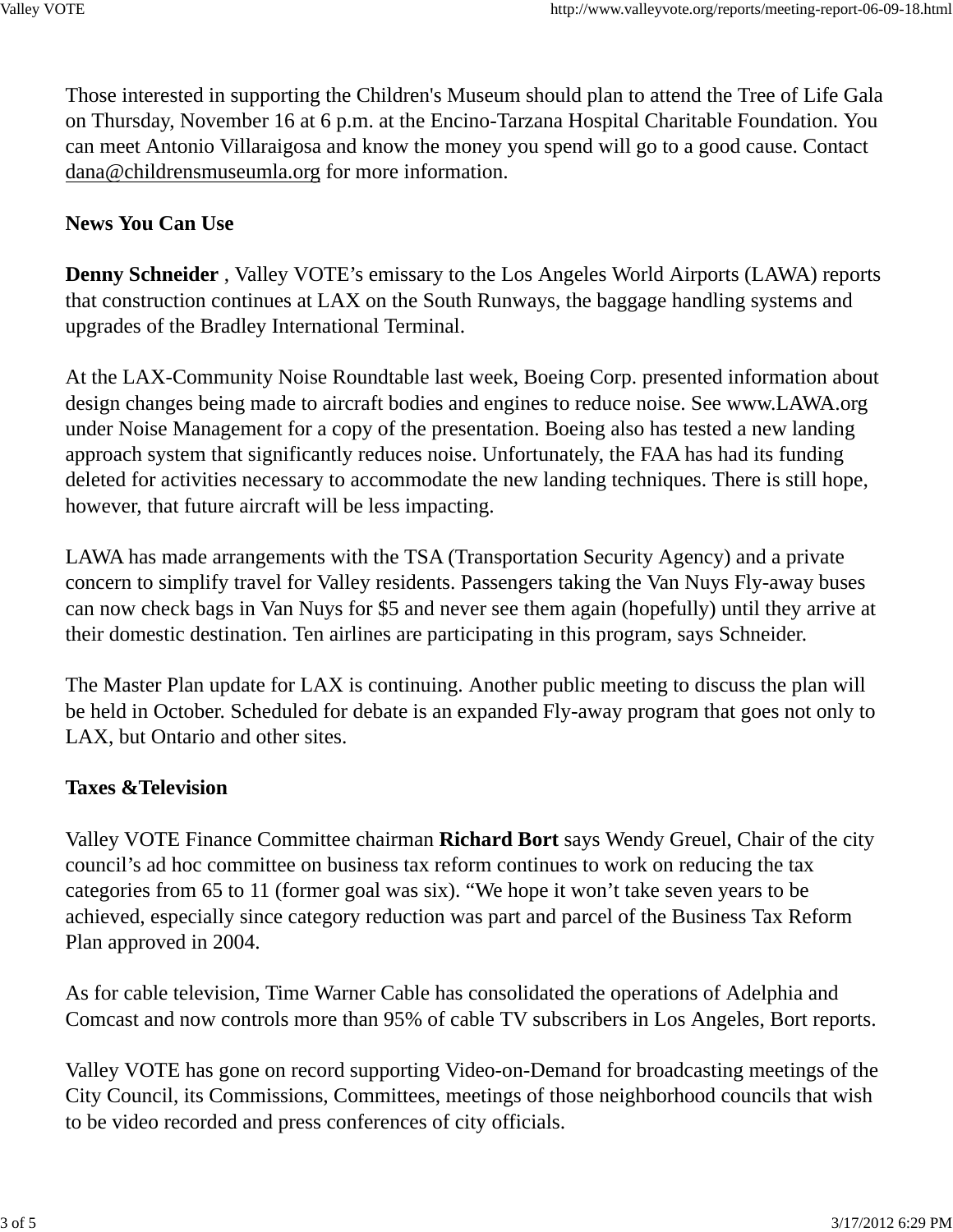Last week, Councilman Greig Smith announced that his office has produced a program about CD 12 that will be broadcast some four times on Channel 35 about now. We brought to his attention that this would be fine material for broadcasting via VOD, if only the City would require Time Warner Cable to do it. Matt Meyerhoff, Smith's Communications Director, likes the idea and will talk it up with Smith. This is important, says Bort, because Greig Smith drove the use of two-way interactive TV for council meetings, with the Valley participating through the Van Nuys City Hall facility.

#### **NO to Proposition R**

**Polly Ward,** chair of the Neighborhood Councils Committee reminds us that Valley VOTE recommends a NO Vote on Prop. R, the confusing City Charter amendment on the November ballot that deceptively links ethics reform to an increase from two to three in the number of terms a city council person can serve. The city passed the measure with no time for review, ignored City Attorney Rocky Delgadillo and never consulted the ethics commission," says Ward. "The NCs are supposed to provide input before major decisions are made, but they weren't consulted either.

And Finally – It's Party Time!

Be sure to mark Saturday, October 28 on your calendar because it's when Valley VOTE members and civic leaders from throughout the Valley will meet at the Northridge home of Richard Leyner for a garden party. A \$30 donation that goes toward funding Valley VOTE activities gets you through the door. Food, drink and convivial networking are free. Contact Richard at JRLeyner@naicapital.com for directions.

Also upcoming is the Thursday, October 5 Mayor's Lunch, an annual event at the Warner Center Marriott, where you can meet and dine with Antonio . The luncheon lasts from 11:30 a.m. to 1:30 p.m. Tickets are \$40.

The next Valley VOTE meeting will be on Monday, October 16, 2006.

\_\_\_\_\_\_\_\_\_\_\_\_\_\_\_\_\_\_\_\_\_\_\_\_\_\_\_\_\_\_\_\_\_\_\_\_\_\_\_\_\_\_

#### **Valley VOTE Mission Statement**

**Valley VOTE,** a diverse coalition of San Fernando Valley residents, business people, educators, community activists and organizations is committed to exploring and implementing programs that empower the people of the San Fernando Valley and the City of Los Angeles, including opportunities to improve local governance, education and public participation on policy matters.

*Please forward this Email to interested individuals and organizations. If you would like to be removed from our distribution list please send an Email to javittisr@cs.com*. *We apologize if you receive more than one notice for this meeting.*